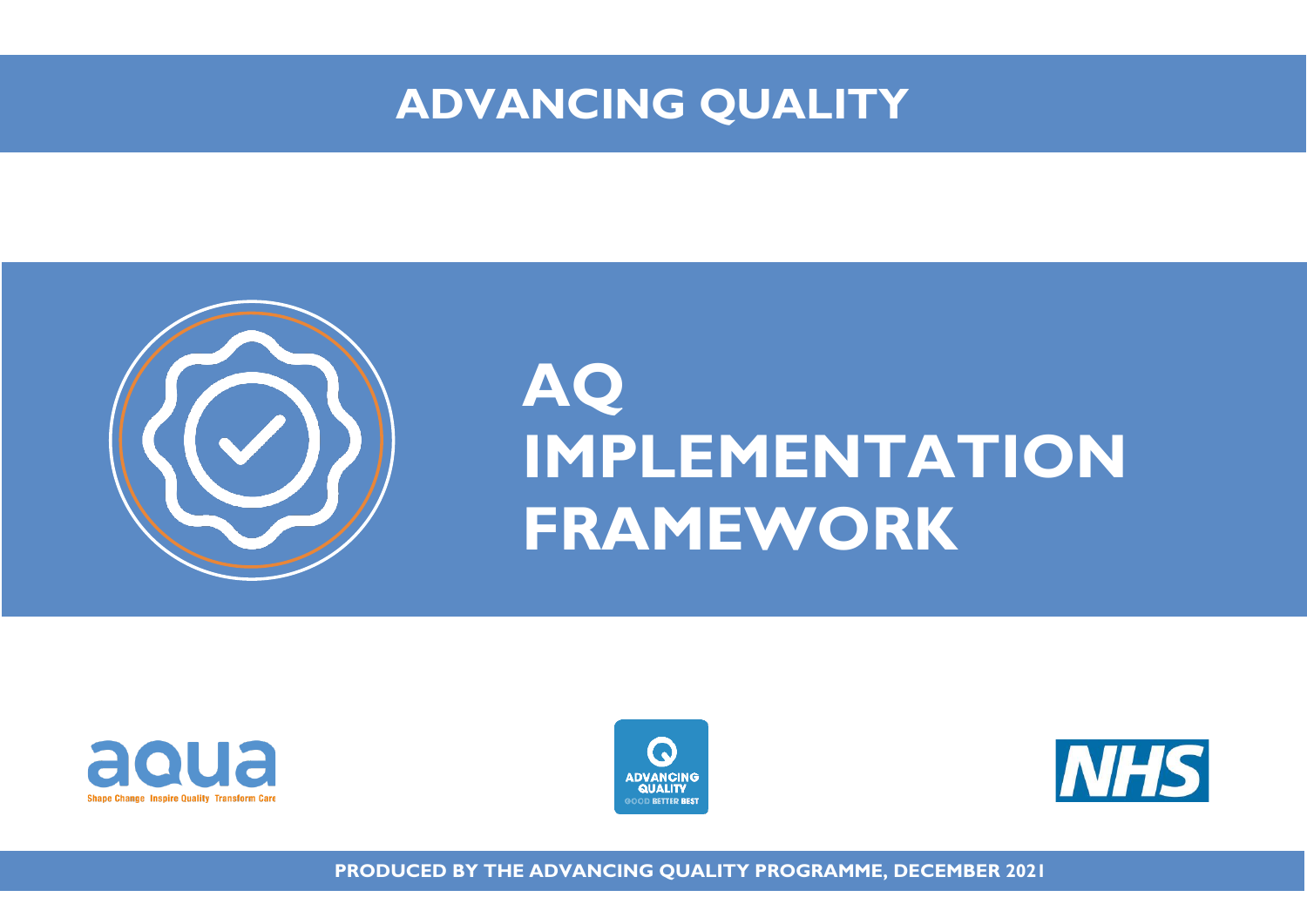## Gain Consensus on Care Standards

*What does good look like?*

 $\overline{a}$ 

 $\sqrt{2}$ 

| <b>Key questions</b>                                                                                                                                    | What providers can do                                                                                                                                                | Guidance on how to achieve                                                                                                                                                                                                                                                                                                                                                                                                                                                                                                                                                                                             |
|---------------------------------------------------------------------------------------------------------------------------------------------------------|----------------------------------------------------------------------------------------------------------------------------------------------------------------------|------------------------------------------------------------------------------------------------------------------------------------------------------------------------------------------------------------------------------------------------------------------------------------------------------------------------------------------------------------------------------------------------------------------------------------------------------------------------------------------------------------------------------------------------------------------------------------------------------------------------|
| <b>Executive sponsorship</b><br>Is your organisation's medical<br>director aware of AQ?                                                                 | • Ensure executive team, medical director, director of<br>nursing and divisional clinical directors are aware of<br>AQ performance and improvement opportunities     | • Invite AQ to attend meetings with senior staff to explain the<br>benefits of the programme and what this may mean for clinical<br>teams                                                                                                                                                                                                                                                                                                                                                                                                                                                                              |
| Are divisional medical<br>directors aware of AQ and do<br>they see the monthly report?<br>How do both support teams<br>to engage with the<br>programme? | • Include AQ data in relevant meetings to senior level.<br>Reviewing data internally encourages responsiveness,<br>support at meetings and understanding of barriers | • Invite AQ to Grand Rounds and other meetings to present and<br>highlight resources to stakeholders (see appendix)                                                                                                                                                                                                                                                                                                                                                                                                                                                                                                    |
|                                                                                                                                                         | • Establish ways to support improvement opportunities<br>and allow clinical teams to feed back on challenges                                                         | Develop an open line of communication with clinical and support<br>teams, being curious about performance and capacity to make<br>improvements<br>• Encourage freedom to speak up about the changes that might be<br>necessary and promote psychological safety<br>• Encourage people to share experiences<br>• Ensure staff are aware of their part to play                                                                                                                                                                                                                                                           |
| <b>Clinical leadership</b><br>Is this work clinically led?<br>What is the clinical lead's<br>involvement?                                               | • Ensure strong clinical leadership from the offset to<br>drive improvement and act as ambassadors for the<br>programme                                              | • Define a clinical lead for each focus area, ideally with knowledge<br>of quality improvement<br>• Include AQ in job descriptions to protect time for clinical leads<br>to support improvement work<br>Lead role:<br>• Convene stakeholders (see appendix) and establish good<br>working relationships to foster improvement<br>Take ownership of improvement actions<br>$\bullet$<br>Use role modelling to show how using the data is important<br>• Outline the benefits of the programme for efficiencies in care,<br>outcomes for patients and the impact on the Organisation's<br>expenditure (e.g. reduced LOS) |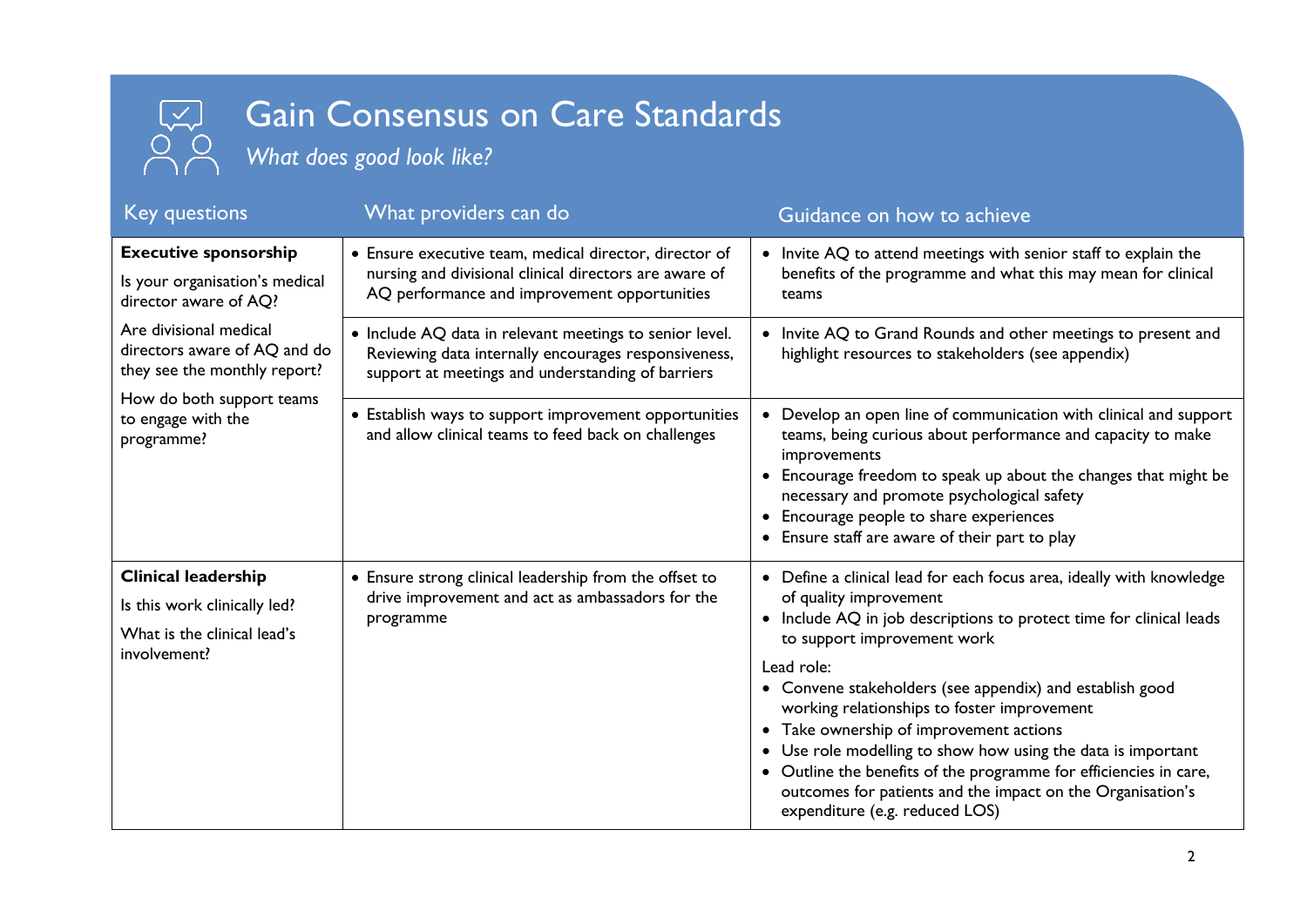|                                                                                                                                                                                                                       | • Ensure clinical leads are aware of their area's data and<br>quality measures, AQ process, reporting and<br>products             | • Become familiar with AQ materials to develop understanding of<br>the data and process $-$ use AQ for support and training<br>• Establish two-way communication with data gathering team to<br>identify improvement opportunities                                                                                                                                                                                                                                                                                                    |
|-----------------------------------------------------------------------------------------------------------------------------------------------------------------------------------------------------------------------|-----------------------------------------------------------------------------------------------------------------------------------|---------------------------------------------------------------------------------------------------------------------------------------------------------------------------------------------------------------------------------------------------------------------------------------------------------------------------------------------------------------------------------------------------------------------------------------------------------------------------------------------------------------------------------------|
| Knowledge and education<br>How does the team know<br>there are agreed care<br>standards?<br>How are the agreed care<br>standards reinforced in<br>organisational policy/practices?<br>Are they owned and<br>embedded? | • Identify and involve key stakeholders across the<br>whole pathway (see appendix) in meetings,<br>implementation and improvement | • As well as clinical teams directly involved in patient care, include<br>coding, analytics and information departments to support data<br>assurance and improvement<br>• Include communications teams to ensure good practice is<br>disseminated<br>• Involve quality improvement teams to ensure initiatives align and<br>reduce duplication of effort<br>Involve pathway coordinators in development to allow for<br>$\bullet$<br>inclusion of AQ measures                                                                         |
|                                                                                                                                                                                                                       | • Raise awareness of AQ and quality improvement<br>work across the organisation                                                   | • Use AQ resources for internal promotion, e.g. the AQ annual<br>report, or case studies as examples of where this approach has<br>worked<br>Invite AQ to support a focus area refresher session<br>Ensure teams can attend AQ events<br>Display posters in hospital corridors; set up awareness-raising<br>days/stands to promote the programme and the associated<br>improvement work<br>• Use ward handover and clinical education sessions to explain<br>AQ and the aim of the programme<br>• Use internal communication channels |
|                                                                                                                                                                                                                       | • Embed AQ measures into routine practice                                                                                         | • Include AQ measures on internal systems and in care pathways<br>and/or SOPs<br>• Avoid duplication - use existing AQ measures to inform other<br>returns e.g. KPIs or CQUINs.                                                                                                                                                                                                                                                                                                                                                       |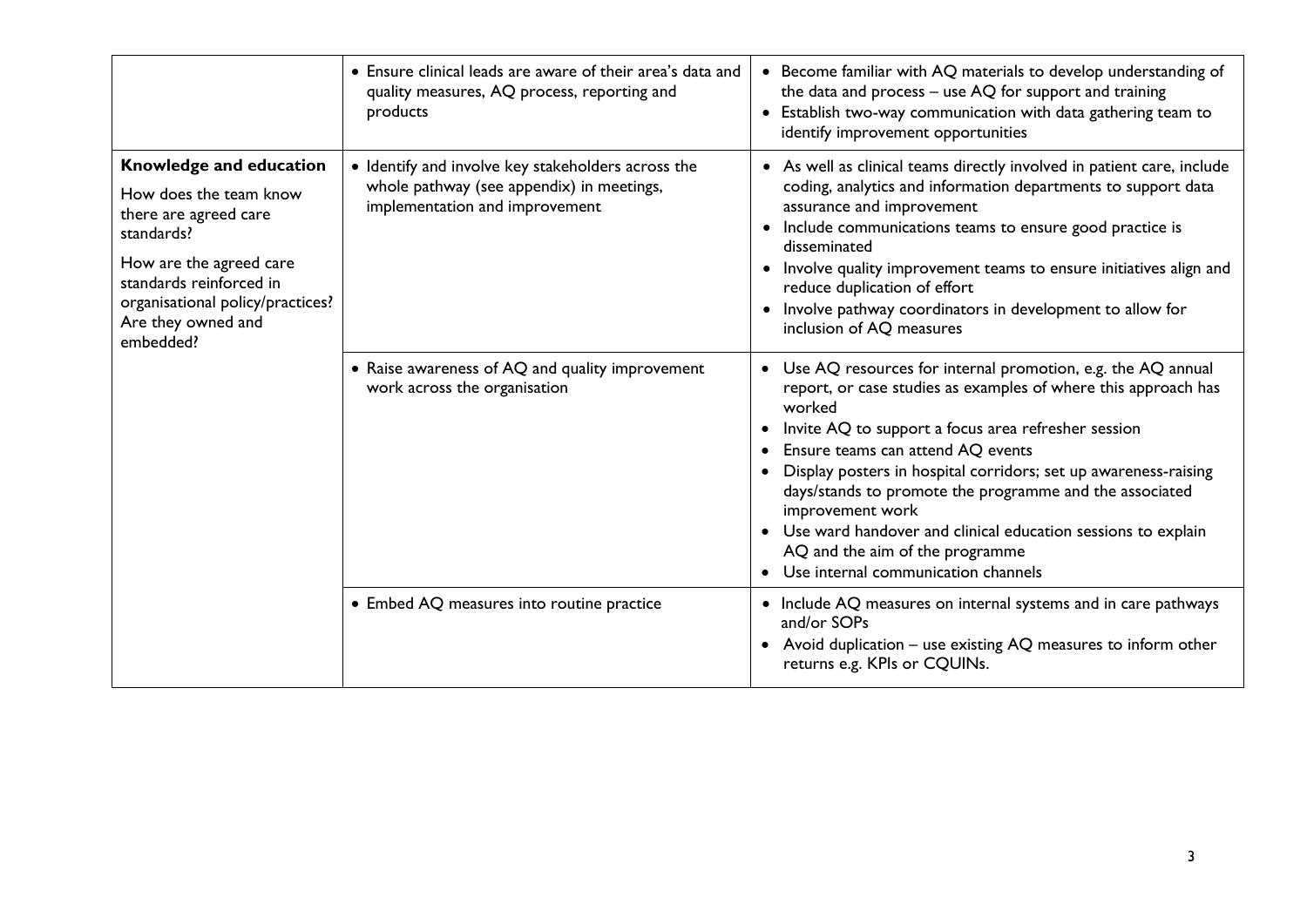

## Identify unwarranted variation

*Where do we need to improve?*

| <b>Key questions</b>                                                                                                                                                                         | What providers can do                                                                                                                                                   | Guidance on how to achieve                                                                                                                                                                                                                                                                                                                                                                                                                                                                            |
|----------------------------------------------------------------------------------------------------------------------------------------------------------------------------------------------|-------------------------------------------------------------------------------------------------------------------------------------------------------------------------|-------------------------------------------------------------------------------------------------------------------------------------------------------------------------------------------------------------------------------------------------------------------------------------------------------------------------------------------------------------------------------------------------------------------------------------------------------------------------------------------------------|
| <b>Data collection</b><br>Is there an allocated person to<br>input the data into PIQS?<br>Do they have a consistent<br>process?<br>Do others know what they do?<br>How are they supported?   | • Ensure there is adequate staffing and dedicated time<br>for data collection and entry to allow consistent<br>coverage in case of absence                              | • Review the time taken for completion of each clinical focus area,<br>including time dedicated to analysis and spotting improvement<br>opportunities<br>• Use wider AQ network to understand capacity & capability                                                                                                                                                                                                                                                                                   |
|                                                                                                                                                                                              | • Ensure the data collection and entry has a<br>consistent approach across focus areas                                                                                  | • Bring team members together to go through the data collection<br>and entry process, with support from AQ as required<br>• Use the AQ data dictionaries to ensure data is robust and as<br>outlined by the programme                                                                                                                                                                                                                                                                                 |
|                                                                                                                                                                                              | • Ensure clinical teams have an understanding of the<br>data requirements to support collection and all staff<br>understand the importance of accurate<br>documentation | • Include clinical teams in training and awareness-raising around the<br>AQ measure set<br>• Include information on the data collection process in cross-<br>pathway meetings                                                                                                                                                                                                                                                                                                                         |
| <b>Quality assurance</b><br>Is there a process in place to<br>quality assure the data?                                                                                                       | • Establish a process for clinical validation of the data<br>collected                                                                                                  | · Include data validation in clinical lead JDs<br>· Build relationships between data entry team and clinical leads<br>• Establish regular time for data entry team to liaise with clinical<br>leads for any errors/queries and to validate a sample of data                                                                                                                                                                                                                                           |
| Data review<br>Do members of the team<br>routinely review AQ data<br>announcements/guidance?<br>How do the teams use the data<br>to identify variation and<br>opportunities for improvement? | • Establish means for identified stakeholders across<br>the whole pathway to discuss AQ performance                                                                     | • Share AQ data with identified stakeholders across the pathway, or<br>share stakeholder contacts with AQ to ensure reports are<br>received directly<br>• Set up a steering group or share AQ data in existing performance<br>meetings, for example quality or mortality meetings, and make AQ<br>data a standing agenda item<br>• Invite AQ to attend meetings/be part of steering groups to<br>support data discussions<br>• Use clinicians' protected time to review and discuss AQ<br>performance |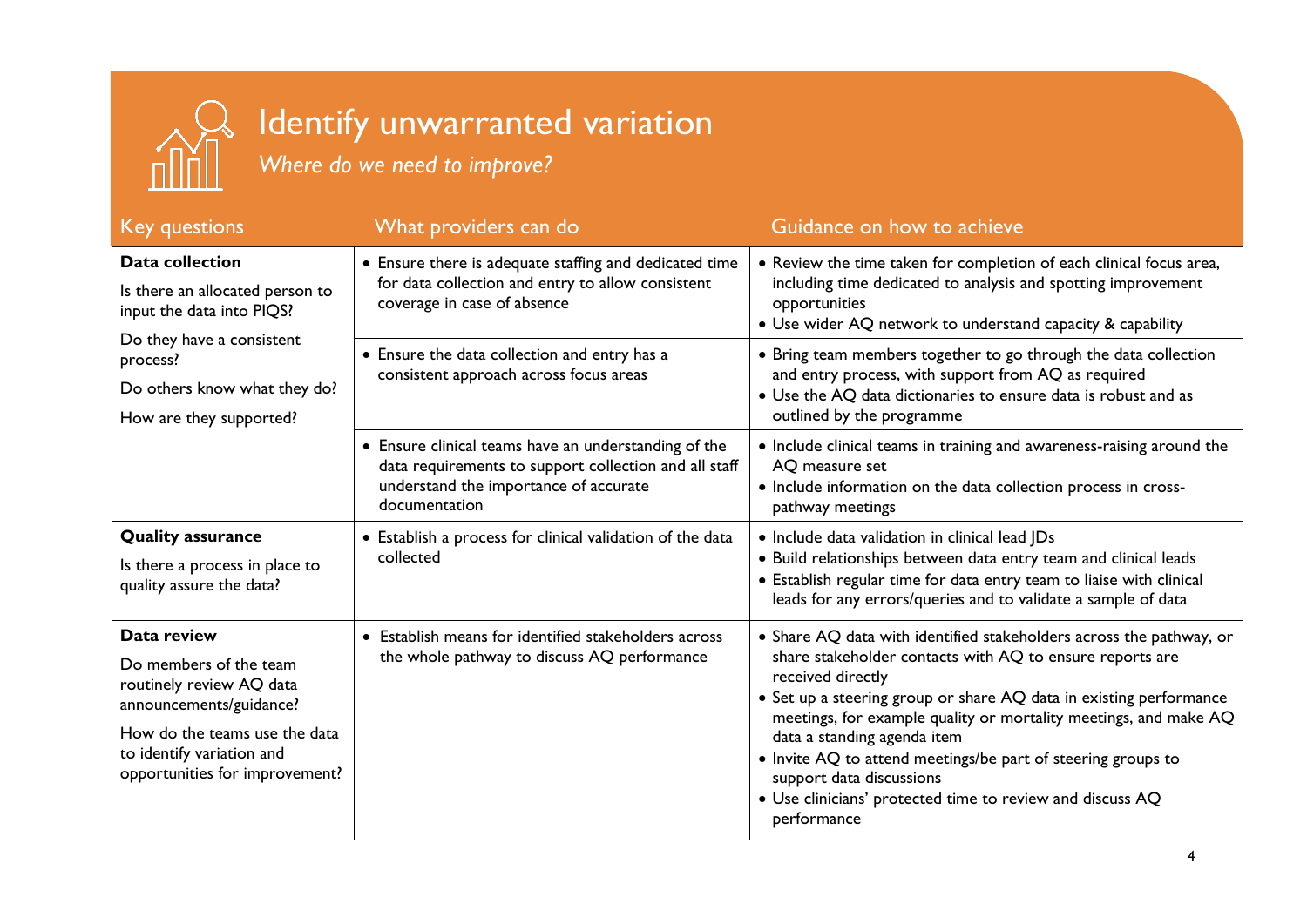

| <b>Key questions</b>                                                                                                                                                                                        | What providers can do                                                       | Guidance on how to achieve                                                                                                                                                                                                                                                                                                                                                                                                                                        |
|-------------------------------------------------------------------------------------------------------------------------------------------------------------------------------------------------------------|-----------------------------------------------------------------------------|-------------------------------------------------------------------------------------------------------------------------------------------------------------------------------------------------------------------------------------------------------------------------------------------------------------------------------------------------------------------------------------------------------------------------------------------------------------------|
| Capability<br>What is the improvement<br>capability of the team?<br>How will capability be developed?<br>Do staff have capacity/ time to<br>implement change and<br>improvement?                            | • Review QI skills within the team to determine<br>improvement capability   | Use QI skills assessment tool with AQ support<br>$\bullet$                                                                                                                                                                                                                                                                                                                                                                                                        |
|                                                                                                                                                                                                             | • Support teams to gain knowledge of QI<br>methodology and how to apply it  | Allocate protected time and access to resources for QI skill<br>building<br>Use AQ and Aqua QI materials and signposted resources (e.g.<br>IHI, NHS Improvement) for skill building<br>Encourage attendance at AQ events (and Aqua training for<br>member organisations)<br>Ask for AQ-led short training sessions<br>Involve organisational QI team                                                                                                              |
|                                                                                                                                                                                                             | • Ensure teams have time and support for<br>improvement work                | Build in additional support where necessary to cover staff to<br>allow time for improvement work to take place<br>Make improvement an organisational objective so that all are<br>aware that they can be involved<br>Build use of AQ data and improvement work into internal<br>professional development projects                                                                                                                                                 |
| Improvement<br>How do the team use their skills<br>to implement change ideas once<br>they've identified unwarranted<br>variation?<br>Do you have regular mechanisms<br>to foster continuous<br>improvement? | Support teams to investigate barriers to the<br>achievement of perfect care | Foster a culture of psychological safety enabling all involved to<br>$\bullet$<br>raise concerns and suggest areas to improve<br>Ask the AQ team to provide additional analysis to identify<br>patterns and root causes of missed measures<br>Use QI diagnostic tools to understand barriers with support<br>$\bullet$<br>from the AQ team<br>Use user-defined fields in PIQS to collect additional data to<br>support identification of barriers and improvement |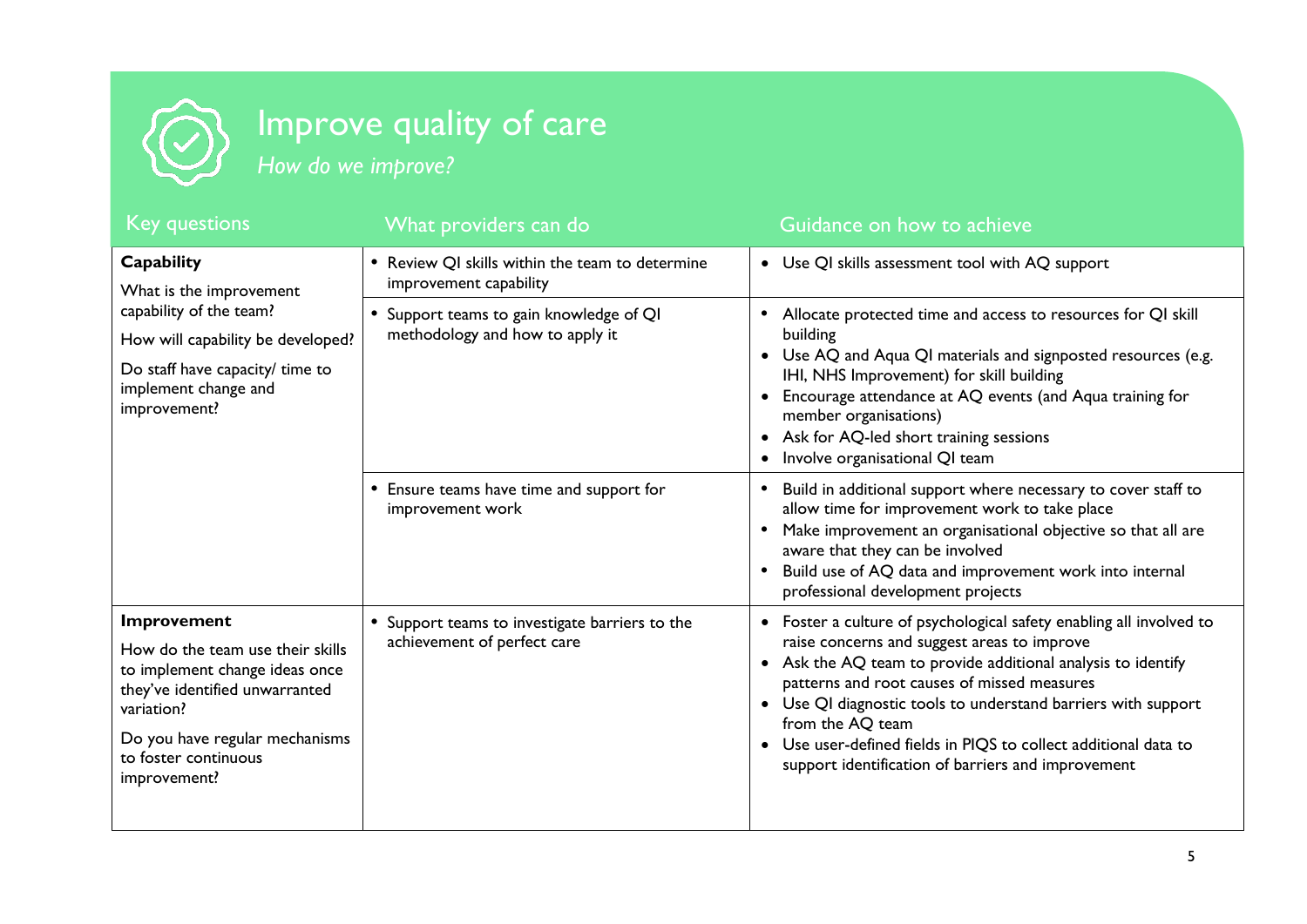| Do clinicians know who to<br>approach to discuss<br>improvement opportunities? Are<br>their opinions considered?                                                                                              | • Establish regular opportunities for stakeholders to<br>come together to generate ideas, test changes and<br>review improvement progress | • Provide an open forum across the organisation for ideas and<br>encourage willingness to consider change<br>• Use improvement steering groups or existing performance<br>meetings to generate change ideas and define actions for tests of<br>change using PDSAs<br>• Use on-demand reports and data extraction available in the<br>Patient Intelligence & Quality System (PIQS) alongside regular<br>AQ reporting, including SPC charts and patient outcome data<br>(length of stay, readmissions and mortality) to monitor<br>performance on a regular basis |
|---------------------------------------------------------------------------------------------------------------------------------------------------------------------------------------------------------------|-------------------------------------------------------------------------------------------------------------------------------------------|-----------------------------------------------------------------------------------------------------------------------------------------------------------------------------------------------------------------------------------------------------------------------------------------------------------------------------------------------------------------------------------------------------------------------------------------------------------------------------------------------------------------------------------------------------------------|
|                                                                                                                                                                                                               | • Ensure awareness and visibility of clinical and AQ<br>leads                                                                             | Be visible within the organisation and at meetings and discuss the<br>AQ programme and benefits<br>Use organisational comms team to create blogs discussing clinical<br>$\bullet$<br>leadership and pathways                                                                                                                                                                                                                                                                                                                                                    |
| <b>Reporting structure</b><br>Does AQ form part of your<br>governance process?<br>Is AQ used to report on quality?                                                                                            | • Build AQ reporting into the governance structure                                                                                        | • Create a reporting structure to cascade AQ performance and<br>improvement progress to senior level meetings and<br>organisational board<br>• Include data and progress reporting on organisational dashboard                                                                                                                                                                                                                                                                                                                                                  |
| <b>Sustainability</b><br>Do you review sustainability as<br>part of the AQ programme?<br>Do staff have the opportunity<br>and are there mechanisms in<br>place to allow for discussions on<br>sustainability? | • Assess likely sustainability of improvement<br>initiatives and act on the findings                                                      | Set aside time for the improvement team to complete the NHS<br>$\bullet$<br>Sustainability Model tool - for organisation or individual AQ<br>focus areas<br>Use AQ to support completion of the tool and analysis of the<br>$\bullet$<br>findings to identify key areas to build sustainability<br>• Work with key stakeholders to address key areas with support<br>from AO                                                                                                                                                                                    |
|                                                                                                                                                                                                               | • Foster an organisational improvement culture to<br>sustain change                                                                       | • Use AQ and Aqua resources to develop stakeholder<br>understanding of improvement and how this is relevant to<br>everyday work<br>Ensure improvement is continuously monitored and is ongoing<br>via channels as above                                                                                                                                                                                                                                                                                                                                         |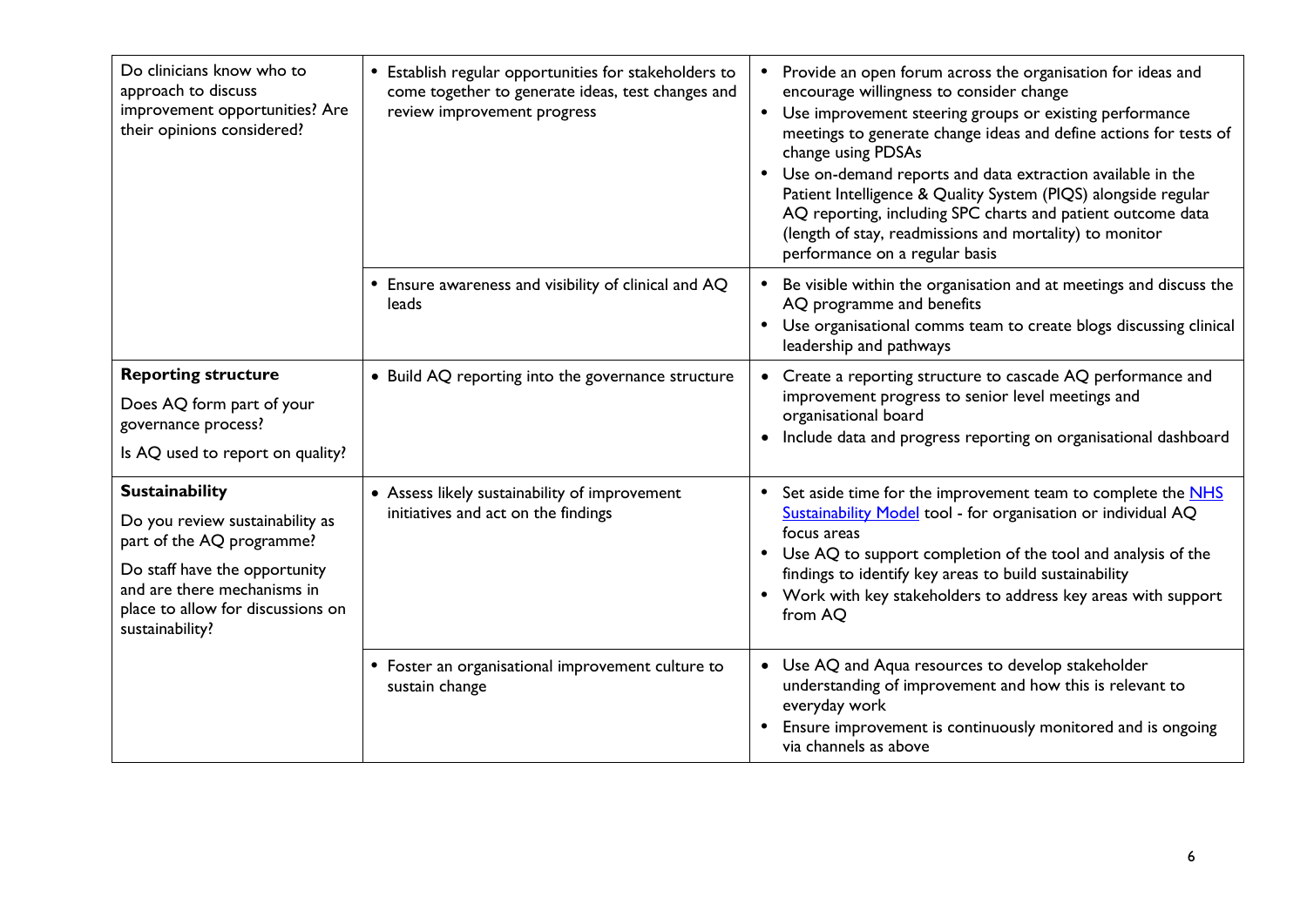| <b>Staff mobilisation</b><br>How do you recruit and engage<br>staff to support the delivery of<br>AQ? | Promote the benefits of AQ improvement work<br>for the whole system | Within established steering groups or improvement teams (as<br>above), develop defined improvement aims and lift speeches to<br>engage stakeholders in specific improvement projects<br>Be clear on 'What's in it for me?'<br>Be open and transparent in inviting people to work with the<br>team<br>Invite staff to take some ownership of improvement projects |
|-------------------------------------------------------------------------------------------------------|---------------------------------------------------------------------|------------------------------------------------------------------------------------------------------------------------------------------------------------------------------------------------------------------------------------------------------------------------------------------------------------------------------------------------------------------|
|                                                                                                       |                                                                     | Invite AQ to internal meetings to promote the programme                                                                                                                                                                                                                                                                                                          |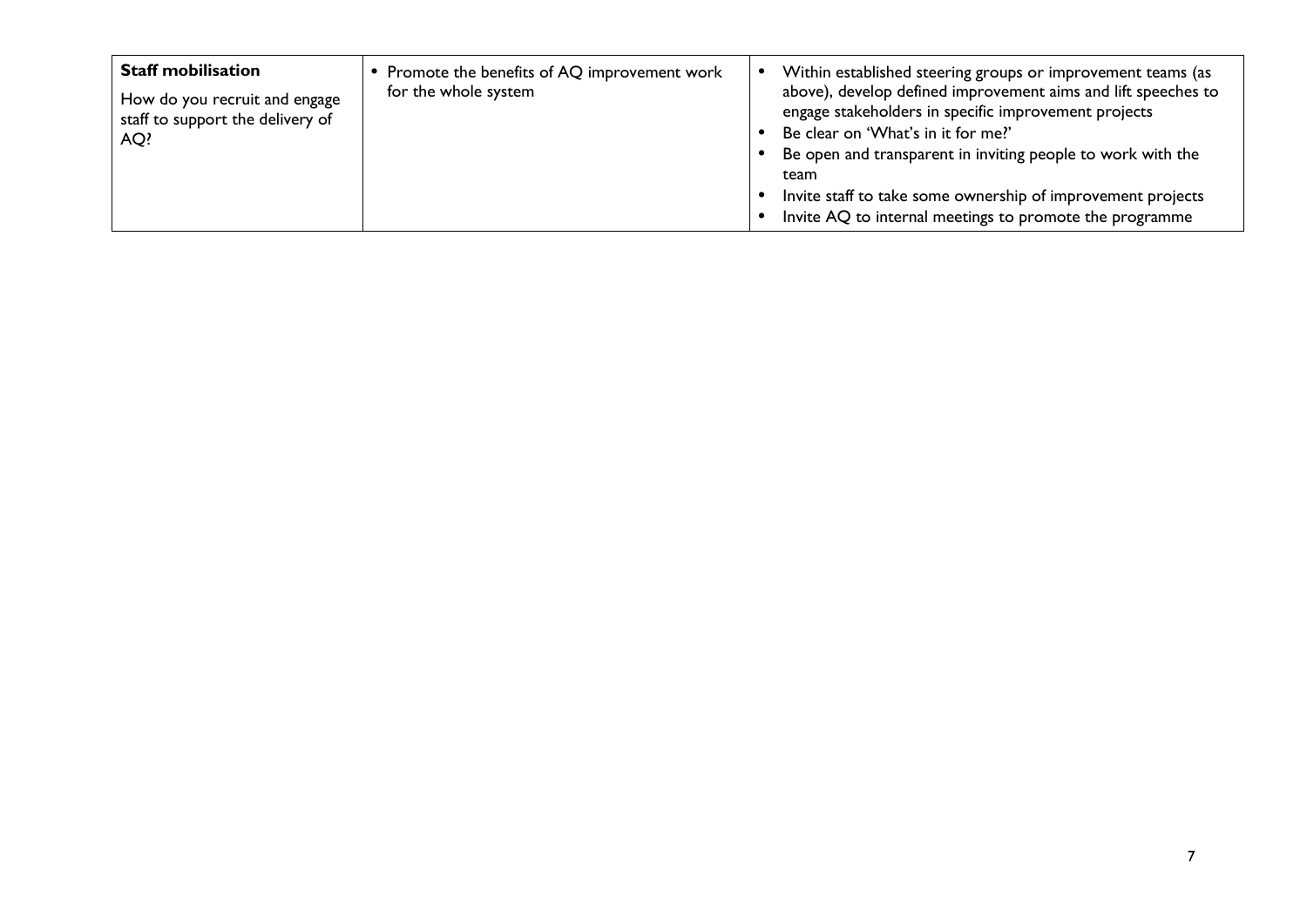# **Produced Strain and Strain and Strain and Strain and Strain and Strain and Strain and Strain and Strain and Strain and Strain and Strain and Strain and Strain and Strain and Strain and Strain and Strain and Strain and Str**

## Learn and Share Best Practice

| <b>Key questions</b>                                                                                                                                     | What providers can do                                                                                                          | Guidance on how to achieve                                                                                                                                                                                                                                                                                       |
|----------------------------------------------------------------------------------------------------------------------------------------------------------|--------------------------------------------------------------------------------------------------------------------------------|------------------------------------------------------------------------------------------------------------------------------------------------------------------------------------------------------------------------------------------------------------------------------------------------------------------|
| Learning and sharing                                                                                                                                     | • Consider successful initiatives from other<br>organisations which could be tested and potentially<br>implemented in your own | • Use AQ, Aqua and other NHS resources, e.g. case studies, to<br>research potential interventions<br>Ask AQ team for advice on improvement initiatives in other<br>organisations                                                                                                                                 |
| What has worked in other<br>organisations?                                                                                                               |                                                                                                                                |                                                                                                                                                                                                                                                                                                                  |
| What can we learn from this?                                                                                                                             |                                                                                                                                | Research change packages and consider how work can be                                                                                                                                                                                                                                                            |
| How could this be adapted in our                                                                                                                         |                                                                                                                                | replicated                                                                                                                                                                                                                                                                                                       |
| organisation?                                                                                                                                            | • Establish a mechanism to capture ongoing work                                                                                | Use AQ, Aqua and IHI QI tools to document process changes                                                                                                                                                                                                                                                        |
| Do you have case studies,<br>presentations, newsletters or any<br>materials that you've created to<br>share both your processes and<br>any improvements? | and promote this within and beyond the<br>organisation                                                                         | Work with AQ to capture improvement work in case studies<br>$\bullet$<br>Build relationships with organisational comms teams to capture<br>and promote work in internal communications, such as<br>newsletters, blogs or quality bulletins<br>Be creative - create short videos, use the organisational website, |
| Do you share your improvement<br>work through networks and<br>events?                                                                                    |                                                                                                                                | newsletters, organisation screen savers, host pop-up events                                                                                                                                                                                                                                                      |
|                                                                                                                                                          | • Learn and share through the AQ network                                                                                       | Attend AQ events and encourage other staff across the pathway<br>$\bullet$<br>to attend                                                                                                                                                                                                                          |
| Do you present it internally?                                                                                                                            |                                                                                                                                | Contribute to the sessions by sharing your experiences and<br>$\bullet$<br>issues                                                                                                                                                                                                                                |
|                                                                                                                                                          |                                                                                                                                | Be willing to present information about your improvement<br>journey                                                                                                                                                                                                                                              |
|                                                                                                                                                          |                                                                                                                                | Use the Hub virtual learning platform to access resources and<br>share learning in discussion threads                                                                                                                                                                                                            |
|                                                                                                                                                          |                                                                                                                                | Share contact details and use the AQ network for support                                                                                                                                                                                                                                                         |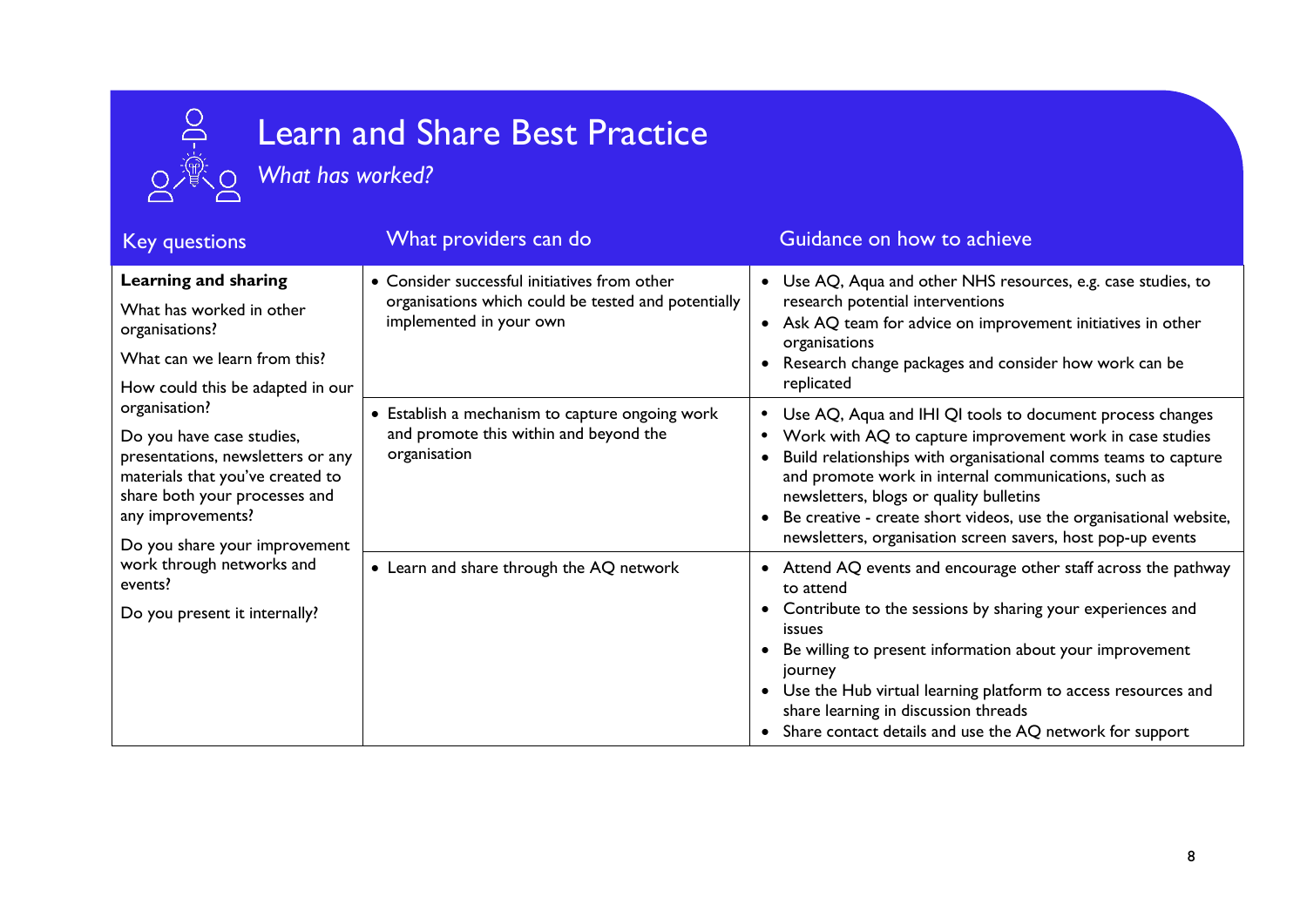|                                                                                    | • Share your work externally                                              | Look for other opportunities to present and share your work -<br>via NHS England case studies, NICE shared learning, regional and<br>national conferences/events such as the Patient Safety Congress<br>• Work with the AQ team to produce promotional documents<br>e.g. posters, presentations, case studies<br>Consider submitting successful improvement initiatives for<br>awards with support from the AQ team |
|------------------------------------------------------------------------------------|---------------------------------------------------------------------------|---------------------------------------------------------------------------------------------------------------------------------------------------------------------------------------------------------------------------------------------------------------------------------------------------------------------------------------------------------------------------------------------------------------------|
| Spread and adoption<br>Do they encourage other teams<br>to use a similar approach? | • Encourage others within the organisation to adopt<br>successful changes | Develop change packages from successful improvement<br>initiatives which can be replicated across the organisation, using<br>AQ support and resources<br>Use existing internal meetings and networks to promote changes<br>and encourage adoption<br>Establish a support mechanism for staff implementing changes                                                                                                   |